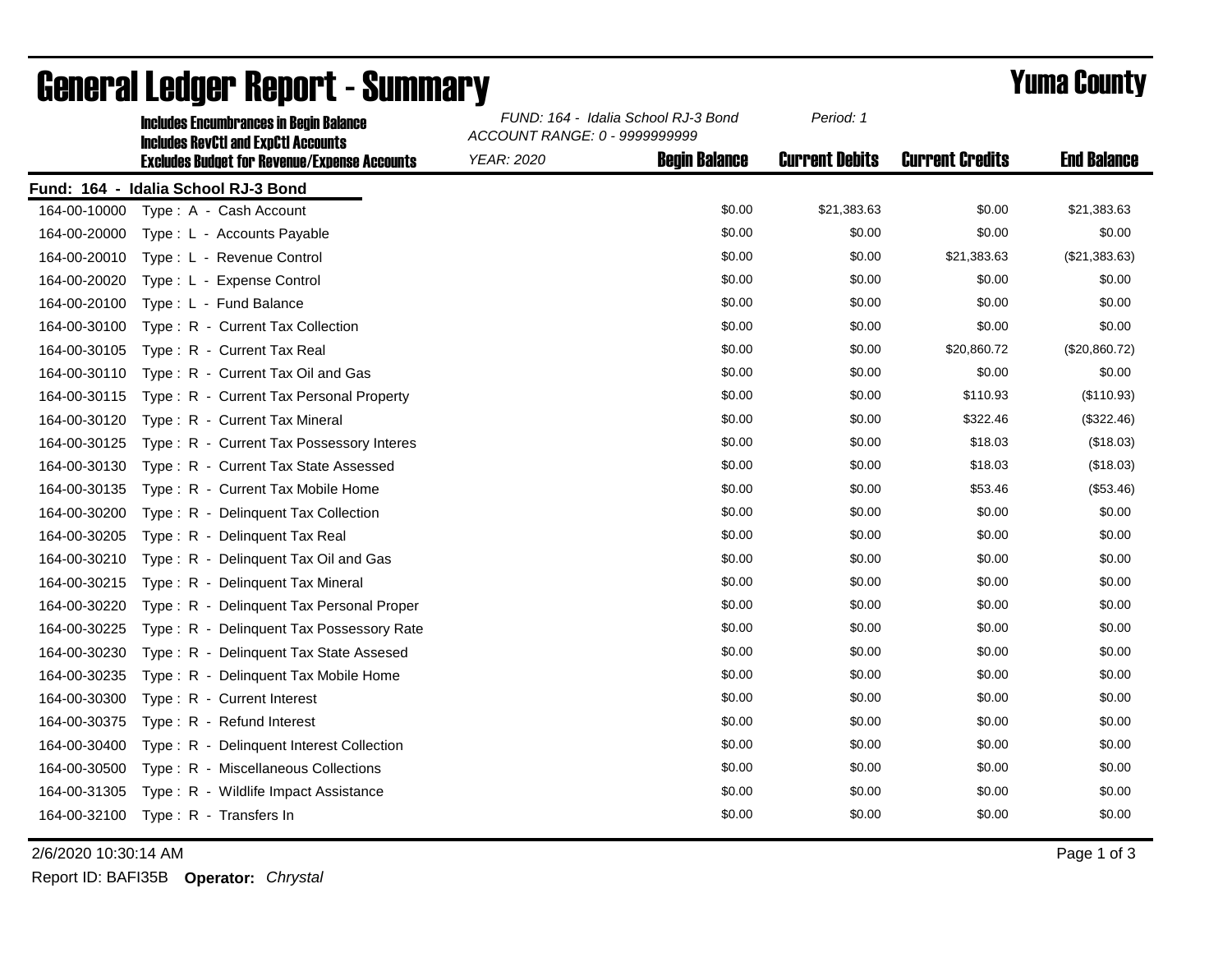| <b>General Ledger Report - Summary</b> |                                                                                             |                                                     |                                                                      |                             | <b>Yuma County</b> |                       |                                  |                    |
|----------------------------------------|---------------------------------------------------------------------------------------------|-----------------------------------------------------|----------------------------------------------------------------------|-----------------------------|--------------------|-----------------------|----------------------------------|--------------------|
|                                        | <b>Includes Encumbrances in Begin Balance</b><br><b>Includes RevCtI and ExpCtI Accounts</b> |                                                     | FUND: 164 - Idalia School RJ-3 Bond<br>ACCOUNT RANGE: 0 - 9999999999 |                             |                    | Period: 1             |                                  |                    |
|                                        |                                                                                             | <b>Excludes Budget for Revenue/Expense Accounts</b> | <b>YEAR: 2020</b>                                                    | <b>Begin Balance</b>        |                    | <b>Current Debits</b> | <b>Current Credits</b>           | <b>End Balance</b> |
|                                        | Fund: 164 - Idalia School RJ-3 Bond                                                         |                                                     |                                                                      |                             |                    |                       |                                  |                    |
| 164-00-33000                           | Type: R - Auto Tax B Collection                                                             |                                                     |                                                                      |                             | \$0.00             | \$0.00                | \$0.00                           | \$0.00             |
| 164-00-33100                           |                                                                                             | Type: $R -$ Auto Tax A & F Collection               |                                                                      |                             | \$0.00             | \$0.00                | \$0.00                           | \$0.00             |
| 164-00-49100                           | Type: X - Treasurer Fees                                                                    |                                                     |                                                                      |                             | \$0.00             | \$0.00                | \$0.00                           | \$0.00             |
| 164-00-49500                           |                                                                                             | Type: X - Checks Written / ACH Transfer             |                                                                      |                             | \$0.00             | \$0.00                | \$0.00                           | \$0.00             |
|                                        |                                                                                             |                                                     | Fund: 164 - Idalia School RJ-3 Bond                                  | Totals:                     | \$0.00             | \$21,383.63           | \$42.767.26                      | (\$21,383.63)      |
|                                        |                                                                                             | <b>Total Fund Revenues:</b>                         | \$21,383.63                                                          | <b>Total Fund Expenses:</b> |                    | \$0.00                | <b>Net Revenue Over Expense:</b> | \$21,383.63        |